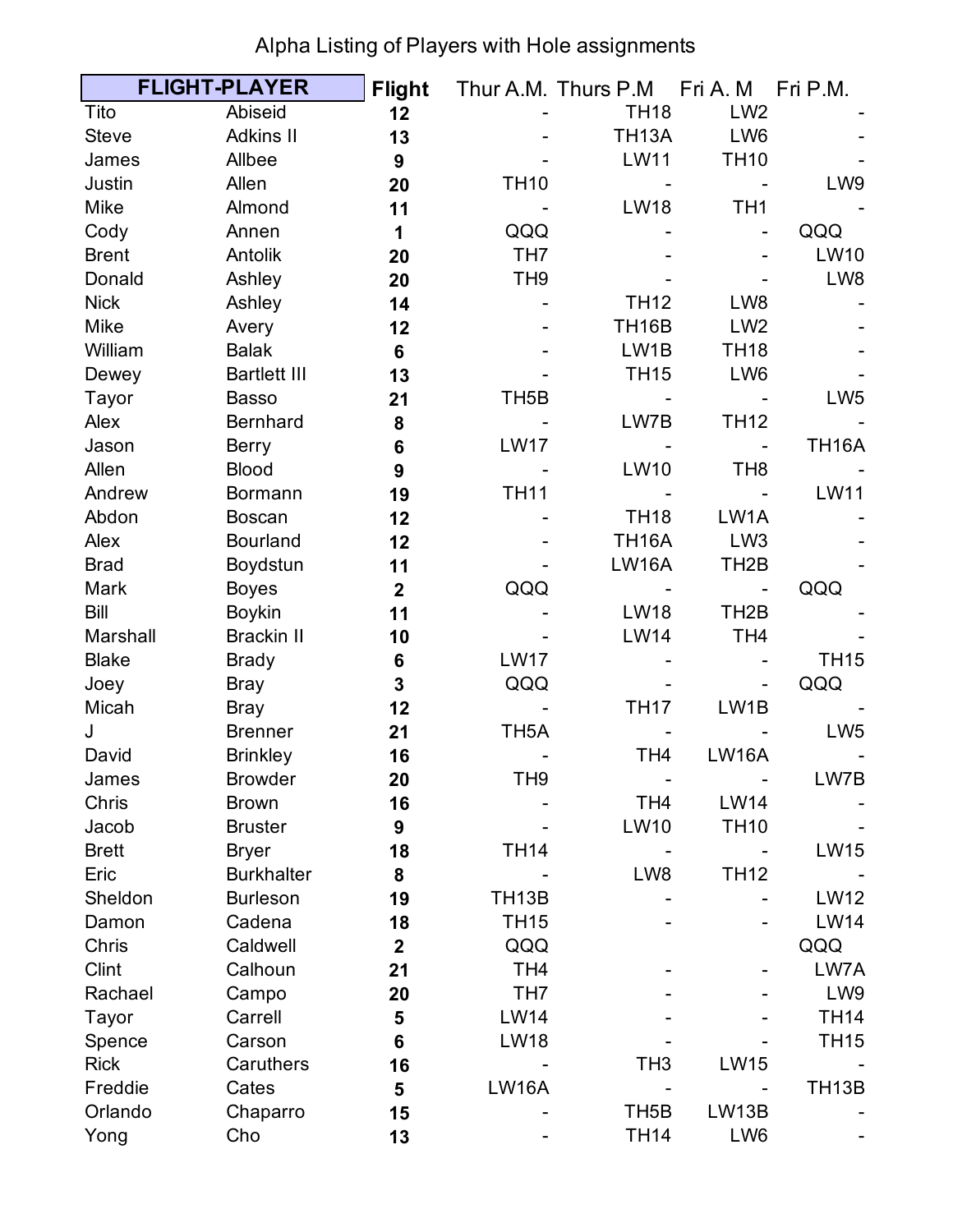|                 | <b>FLIGHT-PLAYER</b> | <b>Flight</b>  |                    | Thur A.M. Thurs P.M | Fri A. M          | Fri P.M.     |
|-----------------|----------------------|----------------|--------------------|---------------------|-------------------|--------------|
| <b>Mike</b>     | Clark                | 10             |                    | <b>LW13A</b>        | TH <sub>4</sub>   |              |
| Jim             | Cliburn              | 5              | <b>LW16B</b>       |                     |                   | <b>TH14</b>  |
| Bill            | Cobb                 | 22             | TH <sub>2</sub> B  |                     |                   | LW1A         |
| <b>Terrence</b> | Coil                 | 5              | <b>LW16A</b>       |                     |                   | <b>TH13A</b> |
| Chad            | Colls                | 4              | QQQ                |                     |                   | QQQ          |
| <b>Ross</b>     | Colls                | 1              | QQQ                |                     |                   | QQQ          |
| Andrew          | Coronado             | 7              |                    | LW4                 | <b>TH14</b>       |              |
| <b>Byron</b>    | Cottingham           | 8              |                    | LW6                 | <b>TH13A</b>      |              |
| Dan             | Coulson              | 18             | <b>TH16A</b>       |                     |                   | <b>LW16A</b> |
| <b>Bryan</b>    | Coy                  | 10             |                    | LW13B               | TH <sub>6</sub>   |              |
| Kevin           | Craig                | 17             | <b>TH17</b>        |                     |                   | <b>LW18</b>  |
| Clay            | Croasdale            | 20             | <b>TH10</b>        |                     |                   | LW8          |
| Clint           | Croasdale            | 19             | <b>TH11</b>        |                     |                   | LW13B        |
| Colton          | Croasdale            | 19             | <b>TH11</b>        |                     |                   | LW13A        |
| Doug            | Croop                | 16             |                    | TH <sub>4</sub>     | <b>LW15</b>       |              |
| <b>Brad</b>     | Crowdis              | 5              | <b>LW15</b>        |                     |                   | <b>TH13A</b> |
| Jarod           | Croy                 | 14             |                    | <b>TH12</b>         | <b>LW10</b>       |              |
| Parker          | Cummings             | 12             |                    | <b>TH17</b>         | LW <sub>2</sub>   |              |
| Tim             | Cummings             | 16             |                    | TH <sub>5</sub> A   | <b>LW15</b>       |              |
| Kyle            | Dahlgren             | 17             | <b>TH17</b>        |                     |                   | <b>LW17</b>  |
| <b>Rusty</b>    | Daily                | 3              | QQQ                |                     |                   | QQQ          |
| <b>Steve</b>    | Daily                | 6              | <b>LW18</b>        |                     |                   | <b>TH15</b>  |
| Jeff            | Davenport            | 5              | <b>LW16A</b>       |                     |                   | <b>TH14</b>  |
| Gary            | Davis                | 3              | QQQ                |                     |                   | QQQ          |
| Larry           | Davis                | 17             | <b>TH17</b>        |                     |                   | <b>LW18</b>  |
| Landon          | Dawson               | 16             |                    | TH <sub>3</sub>     | <b>LW16B</b>      |              |
| Kevin           | DeLay                | 14             |                    | <b>TH10</b>         | LW8               |              |
| Ruben           | <b>DeVelasco</b>     | 13             |                    | TH <sub>13</sub> B  | LW <sub>5</sub>   |              |
| Lee             | Dillman              | 18             | TH14               |                     |                   | LW16B        |
| John            | Donaldson            | 3              | QQQ                |                     |                   | QQQ          |
| Zachary         | Dowdy                | 1              | QQQ                |                     |                   | QQQ          |
| <b>Brandon</b>  | <b>Drake</b>         | 16             |                    | TH <sub>2</sub> B   | <b>LW16A</b>      |              |
| Carey           | <b>Drake</b>         | 10             |                    | <b>LW15</b>         | TH <sub>5</sub> B |              |
| Connor          | <b>Drake</b>         | 19             | TH <sub>13</sub> B |                     |                   | <b>LW11</b>  |
| <b>Boone</b>    | <b>DuBose</b>        | 1              | QQQ                |                     |                   | QQQ          |
| Eric            | Duncan               | 11             |                    | <b>LW16A</b>        | TH <sub>2</sub> A |              |
| Sam             | Dunne                | $\overline{7}$ |                    | LW <sub>2</sub>     | <b>TH16B</b>      |              |
| Josh            | Duvall               | 20             | TH <sub>7</sub>    |                     |                   | LW8          |
| <b>Mike</b>     | Edmonds              | 21             | TH <sub>5</sub> B  |                     |                   | LW4          |
| <b>Brett</b>    | Edwards              | 14             |                    | <b>TH11</b>         | LW7B              |              |
| Easton          | Elder                | 17             |                    | TH <sub>2</sub> A   | <b>LW17</b>       |              |
| Stephen         | <b>Ellis</b>         | 13             |                    | TH <sub>13</sub> B  | LW6               |              |
| <b>Derek</b>    | <b>Evers</b>         | 15             |                    | TH <sub>5</sub> B   | <b>LW11</b>       |              |
| Kody            | Ewing                | 22             | TH <sub>1</sub>    |                     |                   | LW1A         |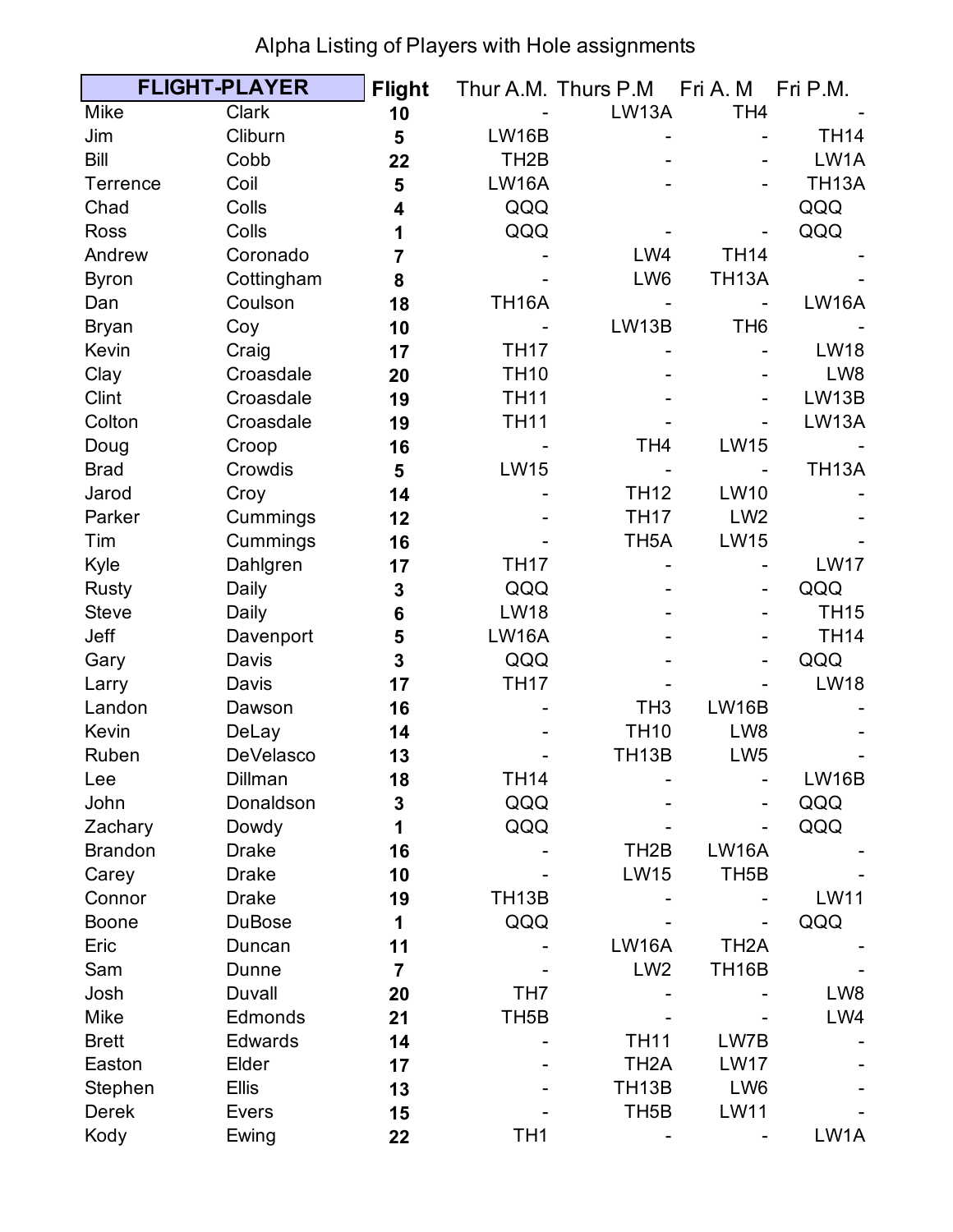|               | <b>FLIGHT-PLAYER</b> | <b>Flight</b>           |                   | Thur A.M. Thurs P.M Fri A.M |                   | Fri P.M.        |
|---------------|----------------------|-------------------------|-------------------|-----------------------------|-------------------|-----------------|
| Justin        | Farhang              | 20                      | TH <sub>7</sub>   |                             |                   | LW7B            |
| Adam          | Felix                | 16                      |                   | TH <sub>3</sub>             | <b>LW14</b>       |                 |
| Kyle          | Filson               | 15                      |                   | TH <sub>7</sub>             | <b>LW11</b>       |                 |
| Kevin         | Fischer              | 22                      | TH <sub>2</sub> A |                             |                   | LW <sub>2</sub> |
| <b>Steven</b> | Fisher               | 22                      | TH <sub>1</sub>   |                             |                   | LW <sub>3</sub> |
| Chad          | Fitzgerald           | 10                      |                   | LW13B                       | TH <sub>5</sub> A |                 |
| Matthew       | Flanery              | 17                      | <b>TH18</b>       |                             |                   | <b>LW18</b>     |
| Dusty         | Flatt                | 17                      |                   | TH <sub>1</sub>             | <b>LW17</b>       |                 |
| Zane          | Fleming              | 6                       | <b>LW17</b>       |                             |                   | <b>TH16A</b>    |
| Rob           | Ford                 | 5                       | <b>LW16B</b>      |                             |                   | <b>TH12</b>     |
| Danny         | Foster               | $\overline{7}$          |                   | LW4                         | <b>TH16B</b>      |                 |
| Jason         | Fournier             | 11                      |                   | <b>LW17</b>                 | TH <sub>2</sub> B |                 |
| Roger         | Fuller               | $\overline{7}$          |                   | LW <sub>2</sub>             | <b>TH14</b>       |                 |
| Orlando       | Galaviz              | 16                      |                   | TH <sub>2</sub> B           | <b>LW15</b>       |                 |
| <b>Blake</b>  | Garland              | 1                       | QQQ               |                             |                   | QQQ             |
| <b>Steven</b> | Garrison             | $\mathbf{2}$            | QQQ               |                             |                   | QQQ             |
| <b>Mike</b>   | Gialousis            | 9                       |                   | <b>LW12</b>                 | <b>TH10</b>       |                 |
| Chris         | Gilbert              | 1                       | QQQ               |                             |                   | QQQ             |
| Clint         | Gilchrist            | 14                      |                   | TH <sub>9</sub>             | LW7B              |                 |
| Garrett       | Glaze                | 13                      |                   | <b>TH14</b>                 | LW <sub>5</sub>   |                 |
| Jared         | Glenn                | 4                       | QQQ               |                             |                   | QQQ             |
| Cody          | Godsell              | 22                      | TH <sub>2</sub> B |                             |                   | LW <sub>3</sub> |
| Chad          | Gorball              | 4                       | QQQ               |                             |                   | QQQ             |
| Justin        | Gordon               | $\overline{7}$          |                   | LW4                         | <b>TH16A</b>      |                 |
| Kevin         | Graham               | 12                      |                   | <b>TH18</b>                 | LW <sub>3</sub>   |                 |
| Samuel        | Graham               | 11                      |                   | <b>LW18</b>                 | TH <sub>3</sub>   |                 |
| <b>Tyler</b>  | Grant                | 18                      | <b>TH14</b>       |                             |                   | <b>LW16A</b>    |
| <b>Brett</b>  | Green                | $\overline{\mathbf{2}}$ | QQQ               |                             |                   | QQQ             |
| Bill          | Greer                | 14                      |                   | TH9                         | LW8               |                 |
| Daniel        | Griffin              | 5                       | <b>LW14</b>       |                             |                   | <b>TH12</b>     |
| Joel          | Grillot              | 19                      | <b>TH13A</b>      |                             |                   | LW13B           |
| Jeff          | <b>Haddock</b>       | 22                      | TH <sub>1</sub>   |                             |                   | LW1B            |
| Tyson         | Hallman              | $\overline{7}$          |                   | LW <sub>3</sub>             | <b>TH16B</b>      |                 |
| Hunter        | Haralson             | 18                      | <b>TH16A</b>      |                             |                   | <b>LW14</b>     |
| Andrew        | Haraway              | 20                      | <b>TH10</b>       |                             |                   | <b>LW10</b>     |
| Chance        | Hardaker             | 4                       | QQQ               |                             |                   | QQQ             |
| <b>Dustin</b> | Hately               | 10                      |                   | <b>LW14</b>                 | TH <sub>5</sub> B |                 |
| Tom           | Hedgepath            | 15                      |                   | TH <sub>6</sub>             | LW13A             |                 |
| Jim           | Heinze               | 4                       | QQQ               |                             |                   | QQQ             |
| <b>Steve</b>  | Henning              | 22                      | TH <sub>1</sub>   |                             |                   | LW <sub>2</sub> |
| Tommie        | Herell               | $\overline{\mathbf{2}}$ | QQQ               |                             |                   | QQQ             |
| <b>JP</b>     | Herzog               | 22                      | TH <sub>3</sub>   |                             |                   | LW <sub>3</sub> |
| Joe           | Hickman              | 9                       |                   | <b>LW11</b>                 | TH <sub>7</sub>   |                 |
| James         | <b>Hicks</b>         | 20                      | TH <sub>8</sub>   |                             |                   | <b>LW10</b>     |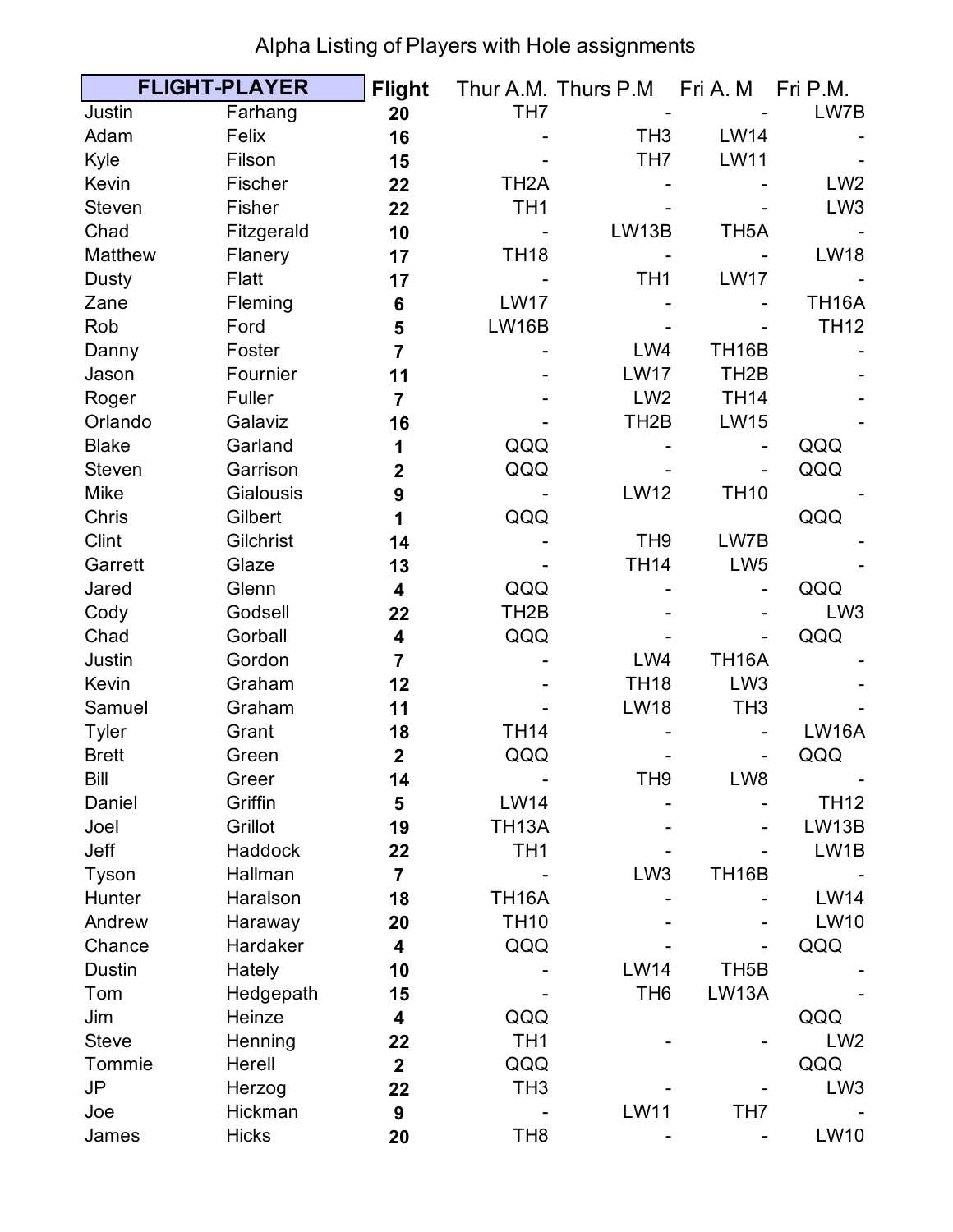|                | <b>FLIGHT-PLAYER</b> | <b>Flight</b>           |                    | Thur A.M. Thurs P.M | Fri A. M          | Fri P.M.     |
|----------------|----------------------|-------------------------|--------------------|---------------------|-------------------|--------------|
| Landon         | Highfill             | 3                       | QQQ                |                     |                   | QQQ          |
| Jason          | Hildebrand           | 16                      |                    | TH <sub>5</sub> A   | <b>LW16B</b>      |              |
| <b>Scott</b>   | Hill                 | $\mathbf{2}$            | QQQ                |                     |                   | QQQ          |
| Jimmie         | <b>Hobbs</b>         | $6\phantom{1}$          | <b>LW18</b>        |                     |                   | <b>TH16A</b> |
| Jeremy         | Hodges               | 15                      |                    | TH <sub>8</sub>     | <b>LW11</b>       |              |
| Adam           | Hoffman              | 20                      | TH <sub>9</sub>    |                     |                   | LW9          |
| Tony           | Hogg                 | $\mathbf{3}$            | QQQ                |                     |                   | QQQ          |
| Chase          | Holderman            | 12                      |                    | <b>TH16A</b>        | LW1A              |              |
| Bary           | Holleyman            | $\mathbf{2}$            | QQQ                |                     |                   | QQQ          |
| <b>Broc</b>    | Holleyman            | 4                       | QQQ                |                     |                   | QQQ          |
| Karl           | Holliman             | $\overline{\mathbf{2}}$ | QQQ                |                     |                   | QQQ          |
| Max            | Holloway             | 18                      | <b>TH16B</b>       |                     |                   | <b>LW14</b>  |
| <b>Brandon</b> | Holmes               | 14                      |                    | <b>TH10</b>         | <b>LW10</b>       |              |
| Matt           | Holmes               | 18                      | <b>TH16A</b>       |                     |                   | <b>LW16B</b> |
| Andy           | Horner               | 13                      |                    | <b>TH13A</b>        | LW <sub>5</sub>   |              |
| Dalton         | House                | 21                      | TH <sub>5</sub> A  |                     |                   | LW4          |
| Ethan          | House                | 18                      | TH <sub>16</sub> B |                     |                   | <b>LW15</b>  |
| Jeff           | Hubbard              | 8                       |                    | LW7A                | <b>TH13A</b>      |              |
| Jake           | Huchton              | 18                      | <b>TH15</b>        |                     |                   | <b>LW16A</b> |
| Joseph         | Hudson               | 16                      |                    | TH <sub>3</sub>     | <b>LW16A</b>      |              |
| Sean           | lago                 | 9                       |                    | LW9                 | TH <sub>7</sub>   |              |
| Stephen        | Ingram               | 1                       | QQQ                |                     |                   | QQQ          |
| Dan            | Isely                | $\overline{7}$          |                    | LW <sub>2</sub>     | <b>TH16A</b>      |              |
| Allen          | Jackson              | 20                      | TH <sub>8</sub>    |                     |                   | LW9          |
| James          | Jackson              | 5                       | <b>LW15</b>        |                     |                   | <b>TH14</b>  |
| Josh           | Jackson              | $\overline{7}$          |                    | LW4                 | <b>TH15</b>       |              |
| <b>Billy</b>   | Jennings             | 1                       | QQQ                |                     |                   | QQQ          |
| Jay            | Jimerson             | 11                      |                    | <b>LW16B</b>        | TH <sub>2</sub> A |              |
| <b>Brock</b>   | Jones                | 7                       |                    | LW <sub>3</sub>     | TH16A             |              |
| <b>Mike</b>    | Jones                | 6                       |                    | LW1B                | <b>TH17</b>       |              |
| Jeff           | Kahlan               | $\boldsymbol{9}$        |                    | <b>LW11</b>         | TH <sub>9</sub>   |              |
| Paul           | Kalivas              | 17                      |                    | TH <sub>1</sub>     | <b>LW17</b>       |              |
| Ed             | Kanady               | 18                      | <b>TH15</b>        |                     |                   | <b>LW15</b>  |
| <b>Trey</b>    | Kenyon               | 11                      |                    | <b>LW17</b>         | TH <sub>1</sub>   |              |
| Chris          | Ketter               | $\mathbf 3$             | QQQ                |                     |                   | QQQ          |
| Ty             | Kincannon            | 8                       |                    | LW7A                | <b>TH12</b>       |              |
| <b>Myles</b>   | Kristof              | 22                      | TH <sub>2</sub> A  |                     |                   | LW1B         |
| Neal           | Krone                | 22                      | TH <sub>3</sub>    |                     |                   | LW1A         |
| Mike           | <b>Kumbalek</b>      | 20                      | TH <sub>8</sub>    |                     |                   | LW7B         |
| Charlie        | <b>Kusiak</b>        | 10                      |                    | <b>LW15</b>         | TH <sub>5</sub> A |              |
| Page           | Laird                | 16                      |                    | TH <sub>5</sub> A   | <b>LW16A</b>      |              |
| Matt           | Lamb                 | 4                       | QQQ                |                     |                   | QQQ          |
| <b>Nick</b>    | Landwermeyer         | 10                      |                    | LW13B               | TH <sub>4</sub>   |              |
| Josh           | Lawson               | 18                      | TH <sub>16</sub> B |                     |                   | LW16B        |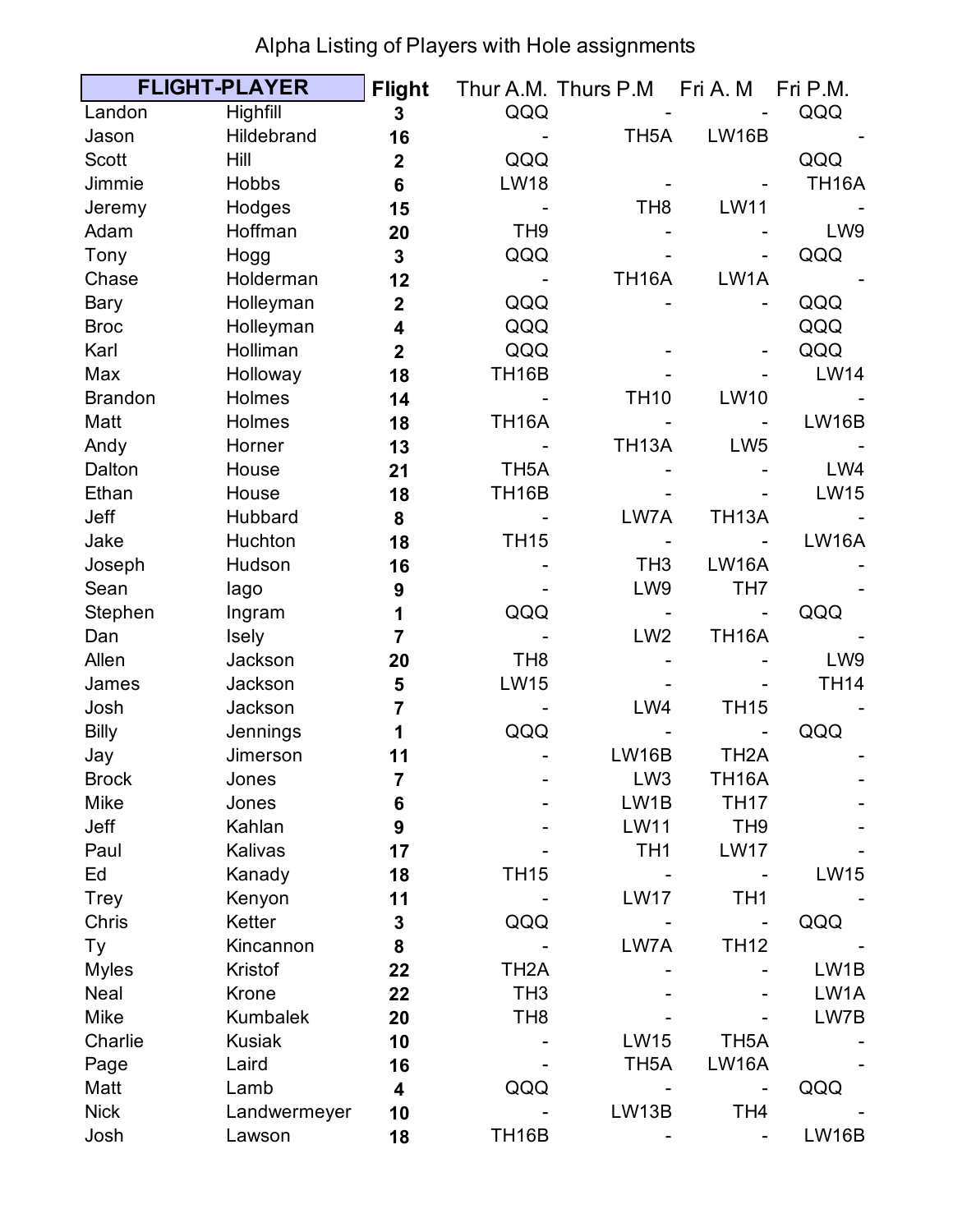|                | <b>FLIGHT-PLAYER</b> | <b>Flight</b>           |                    | Thur A.M. Thurs P.M | Fri A. M           | Fri P.M.           |
|----------------|----------------------|-------------------------|--------------------|---------------------|--------------------|--------------------|
| Dylan          | LeBlue               | 15                      |                    | TH <sub>7</sub>     | <b>LW13A</b>       |                    |
| Jason          | LeGrande             | 8                       |                    | LW6                 | TH <sub>13</sub> B |                    |
| Chisholm       | Lindsey              | 14                      |                    | TH <sub>9</sub>     | LW9                |                    |
| <b>Buddie</b>  | Livingston           | 6                       |                    | LW1A                | <b>TH18</b>        |                    |
| Dan            | Lopata               | 3                       | QQQ                |                     |                    | QQQ                |
| Josh           | Love                 | 8                       |                    | LW8                 | <b>TH13A</b>       |                    |
| Justin         | Lundquist            | 21                      | TH <sub>6</sub>    |                     |                    | LW7A               |
| <b>Dustin</b>  | Lynn                 | 13                      |                    | <b>TH15</b>         | LW7A               |                    |
| <b>Travis</b>  | Mackey               | 13                      |                    | <b>TH15</b>         | LW4                |                    |
| Mark           | Malone               | 19                      | <b>TH13A</b>       |                     |                    | <b>LW13A</b>       |
| Richard        | Marlin               | $6\phantom{1}6$         |                    | LW1B                | <b>TH18</b>        |                    |
| Alex           | Marney               | 5                       | <b>LW14</b>        |                     |                    | TH <sub>13</sub> B |
| Trevor         | Martin               | 20                      | <b>TH10</b>        |                     |                    | LW7B               |
| Harold         | Mathena              | 21                      | TH <sub>5</sub> B  |                     |                    | LW6                |
| <b>Bob</b>     | Maughmer             | $6\phantom{1}6$         | <b>LW17</b>        |                     |                    | <b>TH15</b>        |
| Josh           | Mayhan               | 22                      | TH <sub>2</sub> B  |                     |                    | LW1B               |
| Chris          | McCracken            | $\overline{\mathbf{2}}$ | QQQ                |                     |                    | QQQ                |
| <b>Tyler</b>   | <b>McCullar</b>      | 9                       |                    | <b>LW10</b>         | TH <sub>7</sub>    |                    |
| Luke           | McDougal             | 14                      |                    | <b>TH10</b>         | LW9                |                    |
| Lincoln        | McElroy              | $\mathbf{3}$            | QQQ                |                     |                    | QQQ                |
| Jp             | <b>McGinley</b>      | 8                       |                    | LW6                 | <b>TH11</b>        |                    |
| Andrew         | McIlhenny            | 5                       | <b>LW16B</b>       |                     |                    | <b>TH13A</b>       |
| Clifford       | McKaughan            | 10                      |                    | <b>LW13A</b>        | TH <sub>5</sub> A  |                    |
| John           | McLaughlin           | 12                      |                    | <b>TH18</b>         | LW1B               |                    |
| Mark           | Mengers              | 21                      | TH <sub>4</sub>    |                     |                    | LW4                |
| Larry          | <b>Merrick</b>       | 1                       | QQQ                |                     |                    | QQQ                |
| <b>Bracken</b> | Meyer                | 18                      | <b>TH14</b>        |                     |                    | <b>LW14</b>        |
| Mitchel        | Meyer                | 15                      |                    | TH <sub>7</sub>     | LW13B              |                    |
| Joe            | Midgett              | 21                      | TH <sub>4</sub>    |                     |                    | LW6                |
| Matthew        | Midgett              | 8                       |                    | LW8                 | <b>TH11</b>        |                    |
| Adam           | <b>Miller</b>        | 9                       |                    | <b>LW12</b>         | TH <sub>7</sub>    |                    |
| Chance         | <b>Miller</b>        | 14                      |                    | <b>TH11</b>         | LW8                |                    |
| Jeff           | <b>Miller</b>        | 6                       |                    | LW1A                | <b>TH17</b>        |                    |
| <b>Bradley</b> | <b>Misialek</b>      | $\overline{7}$          |                    | LW <sub>5</sub>     | TH <sub>16</sub> B |                    |
| Luke           | Mitchell             | 18                      | TH <sub>16</sub> B |                     |                    | <b>LW16A</b>       |
| Keith          | <b>Morris</b>        | 1                       | QQQ                |                     |                    | QQQ                |
| Mark           | Moser                | 17                      | <b>TH18</b>        |                     |                    | <b>LW17</b>        |
| <b>Mike</b>    | Mullica              | 17                      | <b>TH18</b>        |                     |                    | <b>LW17</b>        |
| <b>Bill</b>    | Murray               | 16                      |                    | TH <sub>2</sub> B   | <b>LW16B</b>       |                    |
| Craig          | Musgrave             | 12                      |                    | TH <sub>16</sub> B  | LW1B               |                    |
| <b>Steve</b>   | <b>Nath</b>          | 11                      |                    | <b>LW16A</b>        | TH <sub>1</sub>    |                    |
| Leocadio       | Navarro              | 14                      |                    | <b>TH11</b>         | LW9                |                    |
| Keith          | Needham              | $\overline{7}$          |                    | LW <sub>5</sub>     | <b>TH16A</b>       |                    |
| Matthew        | Nelson               | 22                      | TH <sub>2</sub> A  |                     |                    | LW1A               |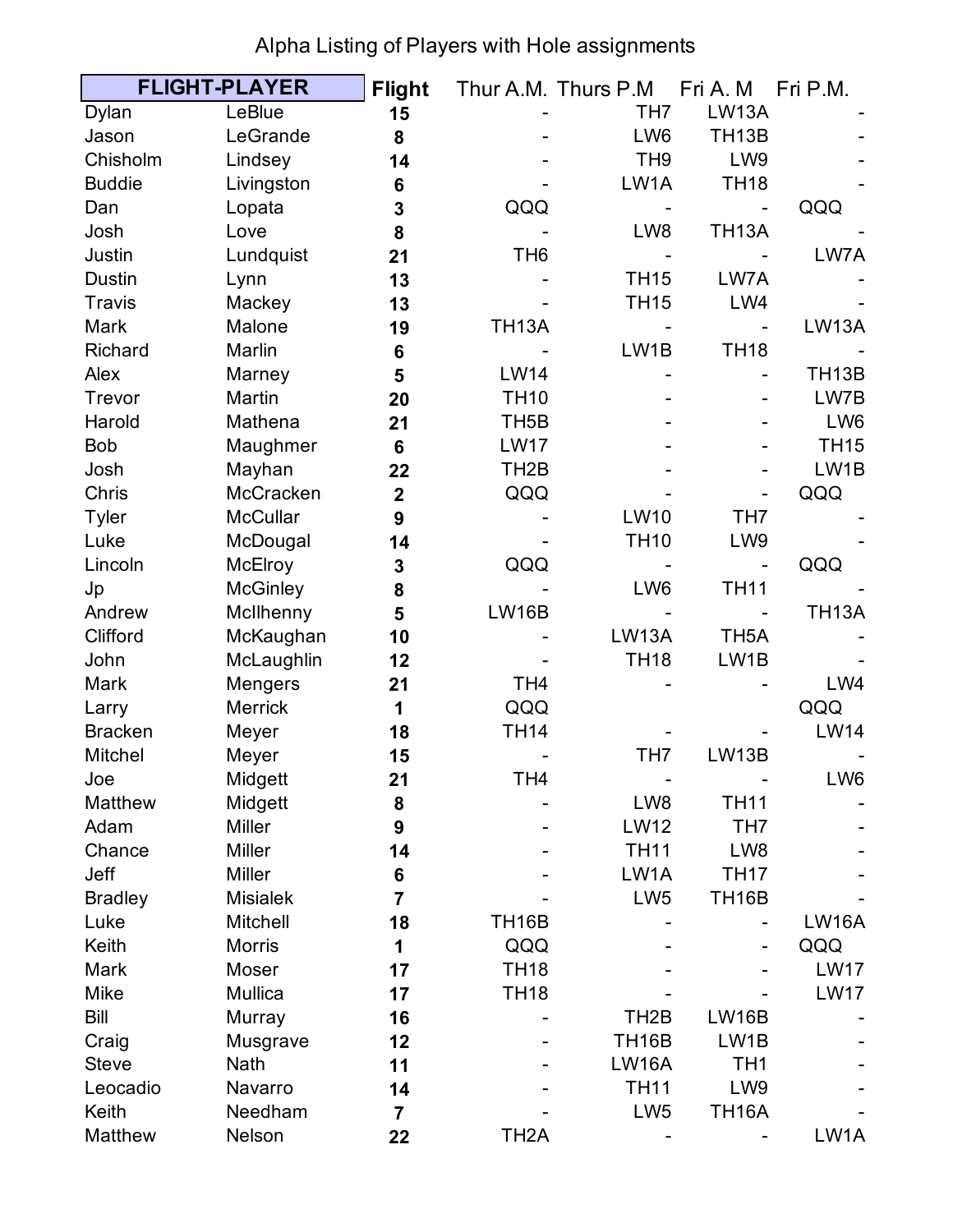|                | <b>FLIGHT-PLAYER</b> | <b>Flight</b>           |                    | Thur A.M. Thurs P.M Fri A.M |                   | Fri P.M.           |
|----------------|----------------------|-------------------------|--------------------|-----------------------------|-------------------|--------------------|
| Nathan         | <b>Nitchals</b>      | 5                       | <b>LW14</b>        |                             |                   | <b>TH13A</b>       |
| Tommy          | <b>Noles</b>         | 4                       | QQQ                |                             |                   | QQQ                |
| Craig          | Northcutt            | 10                      |                    | <b>LW15</b>                 | TH <sub>6</sub>   |                    |
| Alex           | <b>Okresik</b>       | 3                       | QQQ                |                             |                   | QQQ                |
| Matt           | Olsen                | 8                       |                    | LW8                         | <b>TH13B</b>      |                    |
| Mark           | Palmer               | 4                       | QQQ                |                             |                   | QQQ                |
| <b>Mike</b>    | Park                 | 11                      |                    | <b>LW17</b>                 | TH <sub>2</sub> A |                    |
| William        | Parker               | 15                      |                    | TH <sub>6</sub>             | LW13B             |                    |
| Alan           | Parrish              | $\overline{2}$          | QQQ                |                             |                   | QQQ                |
| Gaurang        | Patel                | 20                      | TH <sub>9</sub>    |                             |                   | <b>LW10</b>        |
| Jay            | Patterson            | 8                       |                    | LW7A                        | <b>TH11</b>       |                    |
| Jerid          | Patterson            | 3                       | QQQ                |                             |                   | QQQ                |
| Michael        | Patterson            | 19                      | TH <sub>13</sub> B |                             |                   | LW13A              |
| Dave           | Pearson              | 21                      | TH <sub>6</sub>    |                             |                   | LW6                |
| Jeff           | Peles                | 12                      |                    | <b>TH16B</b>                | LW <sub>3</sub>   |                    |
| Joe            | Perez                | $6\phantom{1}$          |                    | LW1A                        | <b>TH17</b>       |                    |
| Leroy          | Peterson             | 11                      |                    | <b>LW18</b>                 | TH <sub>2</sub> A |                    |
| Chris          | Petty                | 7                       |                    | LW <sub>2</sub>             | <b>TH15</b>       |                    |
| Gary           | Pfannenstiel         | $\overline{7}$          |                    | LW <sub>3</sub>             | <b>TH15</b>       |                    |
| Tim            | Phillips             | 9                       |                    | <b>LW12</b>                 | TH <sub>9</sub>   |                    |
| <b>Brad</b>    | Pinkstaff            | 15                      |                    | TH <sub>8</sub>             | LW13A             |                    |
| Chad           | Piper                | 4                       | QQQ                |                             |                   | QQQ                |
| Justin         | Piper                | 22                      | TH <sub>3</sub>    |                             |                   | LW <sub>2</sub>    |
| Shea           | Pletcher             | 14                      |                    | TH <sub>9</sub>             | <b>LW10</b>       |                    |
| Robert         | <b>Plott</b>         | 5                       | <b>LW16A</b>       |                             |                   | <b>TH12</b>        |
| <b>Isac</b>    | Porraz               | 20                      | TH <sub>8</sub>    |                             |                   | LW8                |
| Maurice        | <b>Potts</b>         | 17                      |                    | TH <sub>2</sub> A           | <b>LW17</b>       |                    |
| Keith          | Prater               | 21                      | TH <sub>4</sub>    |                             |                   | LW <sub>5</sub>    |
| Greg           | Presley              | 12                      |                    | <b>TH16A</b>                | LW1B              |                    |
| <b>Brian</b>   | Presson              | 21                      | TH <sub>5</sub> B  |                             |                   | LW7A               |
| Jorey          | Price                | $\overline{2}$          | QQQ                |                             |                   | QQQ                |
| Mike           | Proctor              | 10                      |                    | <b>LW14</b>                 | TH <sub>6</sub>   |                    |
| Wade           | Pruitt               | 15                      |                    | TH <sub>6</sub>             | <b>LW11</b>       |                    |
| Chad           | Pumphrey             | 10                      |                    | LW13B                       | TH <sub>5</sub> B |                    |
| Jeremy         | Pye                  | 8                       |                    | LW6                         | <b>TH12</b>       |                    |
| Mike           | Queener              | 17                      |                    | TH <sub>1</sub>             | <b>LW18</b>       |                    |
| Danny          | Quick                | 18                      | <b>TH15</b>        |                             |                   | <b>LW16B</b>       |
| Grant          | Raney                | 3                       | QQQ                |                             |                   | QQQ                |
| <b>Russell</b> | Rankin               | 12                      |                    | <b>TH16B</b>                | LW1A              |                    |
| Jason          | <b>Richter</b>       | 3                       | QQQ                |                             |                   | QQQ                |
| Carlos         | <b>Rivas</b>         | $\mathbf 2$             | QQQ                |                             |                   | QQQ                |
| John           | <b>Roberts</b>       | $\overline{\mathbf{2}}$ | QQQ                |                             |                   | QQQ                |
| <b>Scott</b>   | Robertson            | 5                       | <b>LW16B</b>       |                             |                   | TH <sub>13</sub> B |
| Jason          | Robison              | $\overline{\mathbf{7}}$ |                    | LW <sub>5</sub>             | <b>TH15</b>       |                    |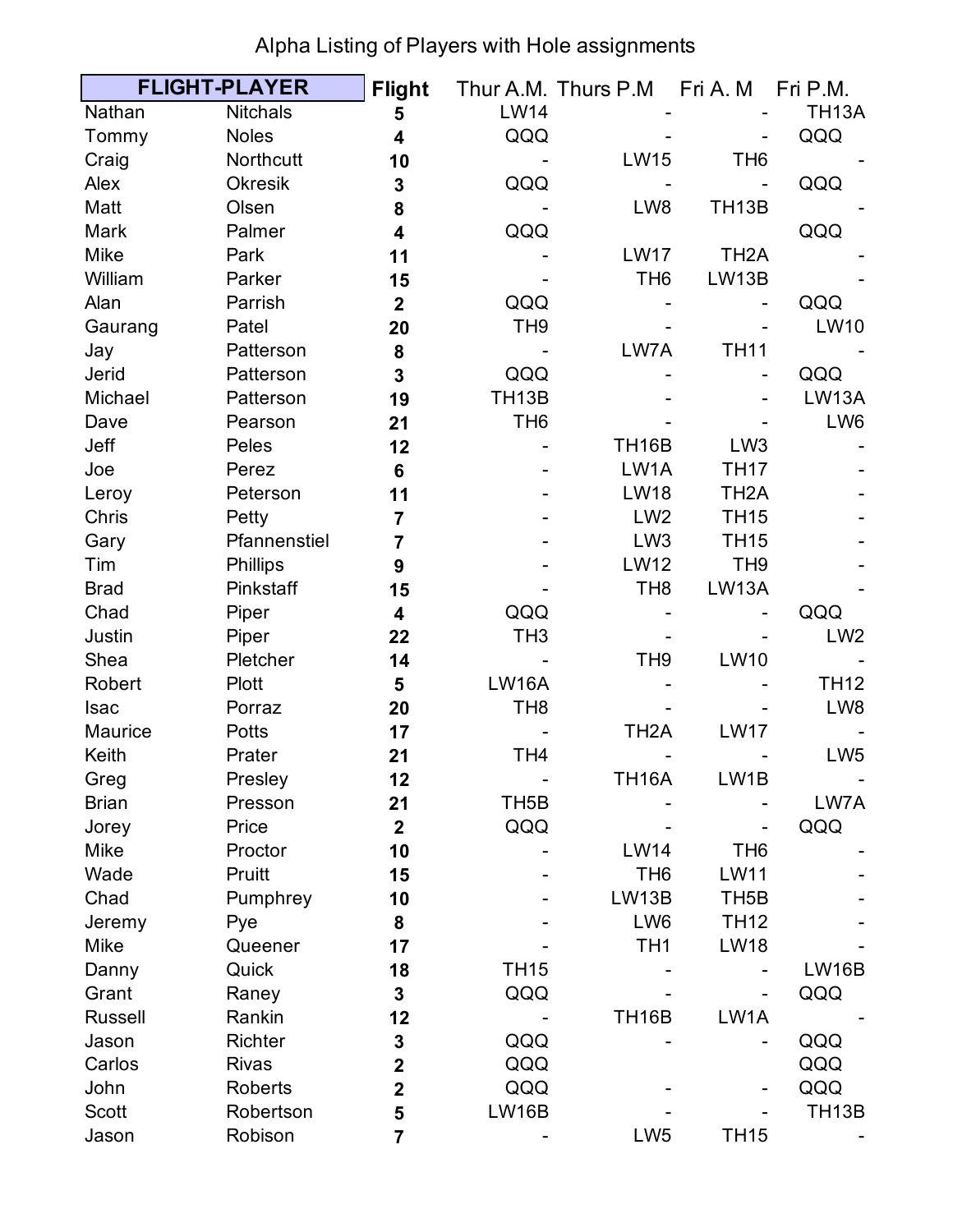|                | <b>FLIGHT-PLAYER</b> | <b>Flight</b>    |                    | Thur A.M. Thurs P.M | Fri A. M           | Fri P.M.        |
|----------------|----------------------|------------------|--------------------|---------------------|--------------------|-----------------|
| Josh           | <b>Rollins</b>       | 11               |                    | <b>LW16B</b>        | TH <sub>2</sub> B  |                 |
| Roch           | Romanson             | 15               |                    | TH <sub>5</sub> B   | <b>LW12</b>        |                 |
| Jerry          | <b>Ross</b>          | 13               |                    | <b>TH14</b>         | LW4                |                 |
| Stan           | Rouse                | 21               | TH <sub>6</sub>    |                     |                    | LW4             |
| Corey          | <b>Russell</b>       | 17               |                    | TH <sub>2</sub> A   | <b>LW18</b>        |                 |
| Jake           | Rutledge             | 4                | QQQ                |                     |                    | QQQ             |
| Craig          | <b>Sanders</b>       | 9                |                    | LW9                 | TH <sub>9</sub>    |                 |
| Dean           | Santamaria           | 19               | <b>TH13A</b>       |                     |                    | <b>LW12</b>     |
| Jeff           | Sawyer               | 4                | QQQ                |                     | Ξ.                 | QQQ             |
| Jeff           | Schmidt              | 4                | QQQ                |                     |                    | QQQ             |
| Lee            | Scholl               | 13               |                    | <b>TH15</b>         | LW <sub>5</sub>    |                 |
| <b>Brent</b>   | Schroder             | 14               |                    | <b>TH11</b>         | <b>LW10</b>        |                 |
| <b>Riley</b>   | Schultz              | 22               | TH <sub>2</sub> A  |                     |                    | LW <sub>3</sub> |
| <b>Bob</b>     | Schuman              | 15               |                    | TH <sub>8</sub>     | <b>LW12</b>        |                 |
| Chris          | Scott                | 21               | TH <sub>5</sub> A  |                     |                    | LW6             |
| Matt           | Scott                | 8                |                    | LW7B                | TH <sub>13</sub> B |                 |
| Lee            | Selby                | 15               |                    | TH <sub>8</sub>     | LW13B              |                 |
| Jared          | Semkoff              | $\boldsymbol{9}$ |                    | <b>LW11</b>         | TH <sub>8</sub>    |                 |
| Ameil          | Shadid               | 3                | QQQ                |                     |                    | QQQ             |
| Sam            | Simco                | 19               | <b>TH13A</b>       |                     |                    | <b>LW11</b>     |
| Max            | Simon                | 1                | QQQ                |                     |                    | QQQ             |
| Darell         | Slate                | 10               |                    | <b>LW14</b>         | TH <sub>5</sub> A  |                 |
| Seth           | Sleeper              | 19               | <b>TH12</b>        |                     |                    | LW13B           |
| Kevin          | Sloan                | 10               |                    | <b>LW15</b>         | TH <sub>4</sub>    |                 |
| Avery          | Smith                | 11               |                    | <b>LW16B</b>        | TH <sub>1</sub>    |                 |
| <b>Brandon</b> | Smith                | 1                | QQQ                |                     |                    | QQQ             |
| Chad           | Smith                | 19               | <b>TH12</b>        |                     |                    | <b>LW13A</b>    |
| Chris          | Smith                | 8                |                    | LW7B                | <b>TH11</b>        |                 |
| Chris          | Smith                | 15               |                    | TH7                 | <b>LW12</b>        |                 |
| <b>Dustin</b>  | Smith                | 6                |                    | LW1B                | <b>TH17</b>        |                 |
| Hal            | Smith                | 14               |                    | <b>TH10</b>         | LW7B               |                 |
| Benny          | Sorola               | 14               |                    | <b>TH12</b>         | LW9                |                 |
| Evan           | Sparkman             | 1                | QQQ                |                     |                    | QQQ             |
| Harvey         | Sparkman             | 6                |                    | LW1A                | <b>TH18</b>        |                 |
| Ryan           | Sparkman             | 8                |                    | LW7B                | <b>TH13A</b>       |                 |
| Wes            | Spencer              | 9                |                    | <b>LW10</b>         | TH <sub>9</sub>    |                 |
| Keith          | St.Gemme             | 9                |                    | LW9                 | TH <sub>8</sub>    |                 |
| Ty             | <b>Steely</b>        | 3                | QQQ                |                     |                    | QQQ             |
| Ryan           | Stover               | 19               | TH <sub>13</sub> B |                     |                    | LW13B           |
| Todd           | Strasburger          | 4                | QQQ                |                     |                    | QQQ             |
| Marty          | <b>Summers</b>       | 12               |                    | <b>TH17</b>         | LW <sub>3</sub>    |                 |
| <b>Derek</b>   | Sumner               | $\boldsymbol{9}$ |                    | LW9                 | <b>TH10</b>        |                 |
| Grant          | Sykes                | 21               | TH <sub>5</sub> A  |                     |                    | LW7A            |
| Kel            | <b>Taylor</b>        | 13               |                    | TH <sub>13</sub> B  | LW4                |                 |